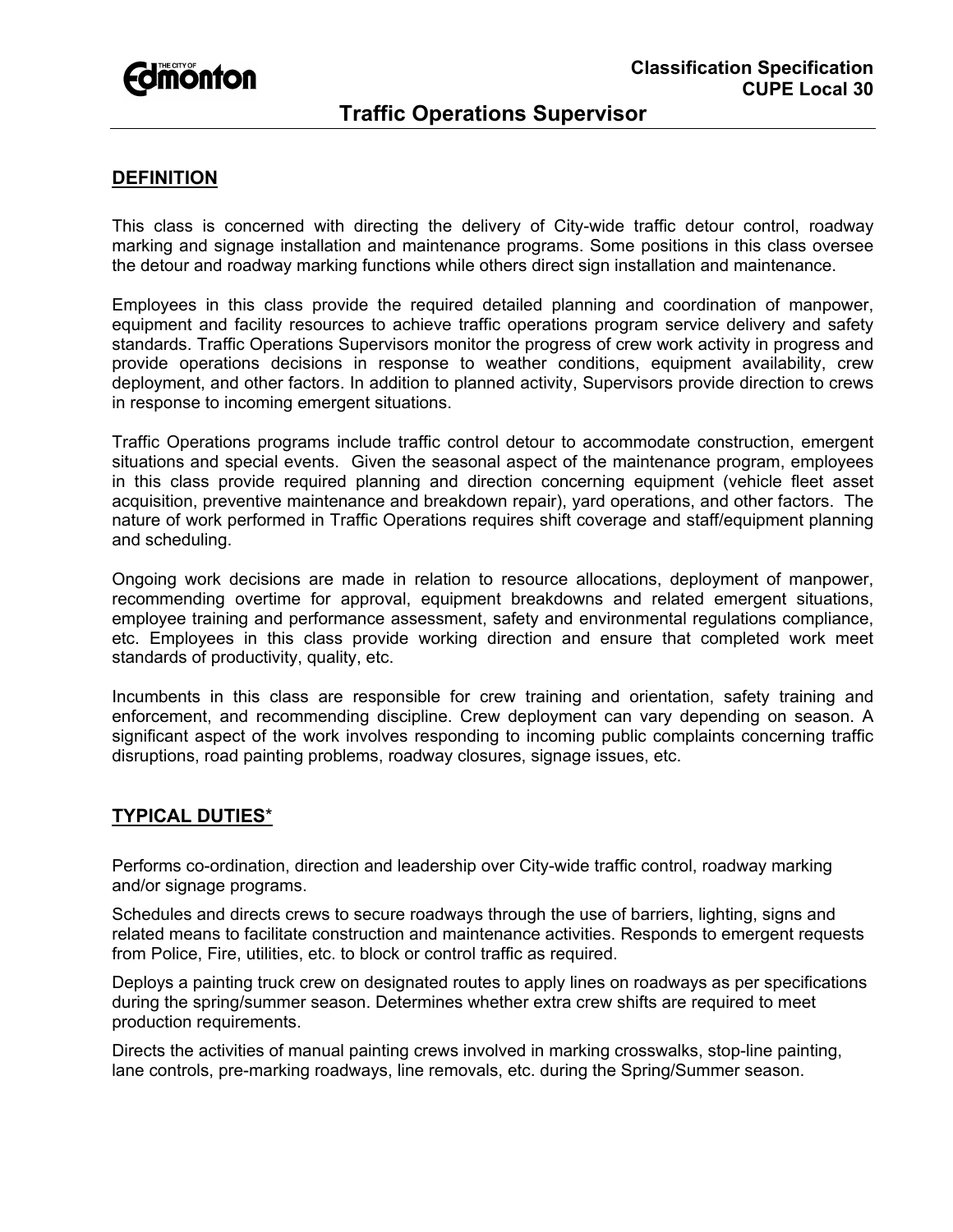

# **Traffic Operations Supervisor Fage 2**

Oversees crews involved in the installation, maintenance and repair of a wide range of permanent and temporary signs including traffic control, transit, street and facility signage, etc. Ensures that supplies of pipe, mounting hardware, etc. are stocked in sufficient quantity to meet the ongoing needs of the program.

Acts as a primary contact between the area and entities such as MES, Drainage, EPS, Fire, EMS, EPCOR/AQUALTA, ATCO, TELUS, Alberta First Call, etc concerning issues affecting the access and operations of roadways during maintenance, detours and special events.

Prepares estimates of costs, time, equipment, manpower and other resources required for ongoing programs and special events as required.

Monitors the progress of projects and work in progress against schedules and weather conditions, makes operational decisions to meet current program requirements, and authorizes the use of overtime for field crews when required.

Builds and maintains productive teams by coaching, training and development, health and safety programs, attendance management and performance evaluation.

Makes operational decisions to meet service objectives, responds to unusual situations related to weather conditions, equipment breakdowns, staff injuries and other unforeseen situations. Provides advice, problem solving, conflict resolution and direction to Foremen in response to emergent situations.

Provides appropriate service planning in areas such as manpower, equipment deployment, materials and supplies acquisition in order to ensure continuing efficiency of traffic operations.

Gathers information for discipline and dispute resolutions and recommends disciplinary action when required.

Performs related duties as required.

## **KNOWLEDGE, ABILITIES AND SKILLS**

Considerable knowledge of the equipment, procedures, routes, and associated policies and Bylaws related to the City's traffic control programs.

Ability to effectively supervise the daily ongoing activities of a large traffic control, roadway marking and signage workforce, including performance monitoring, attendance management, signage and traffic control regulations and Occupational Health and Safety compliance.

Ability to organize, deploy and lead a large workforce to meet service demands and to initiate changes in response to changes, emergent situations, etc.

Ability to communicate effectively with the public on matters related to service delivery.

Ability to effectively interpret and apply the concepts, principles and behaviours consistent with leading, motivating and encouraging staff; ensuring compliance with the City's policies and procedures and representing the City of Edmonton in a professional, honest, respectful, and safe manner.

Skilled in the operation of traffic operations vehicles and associated equipment, the use and demonstration of proper lifting techniques and safety procedures.